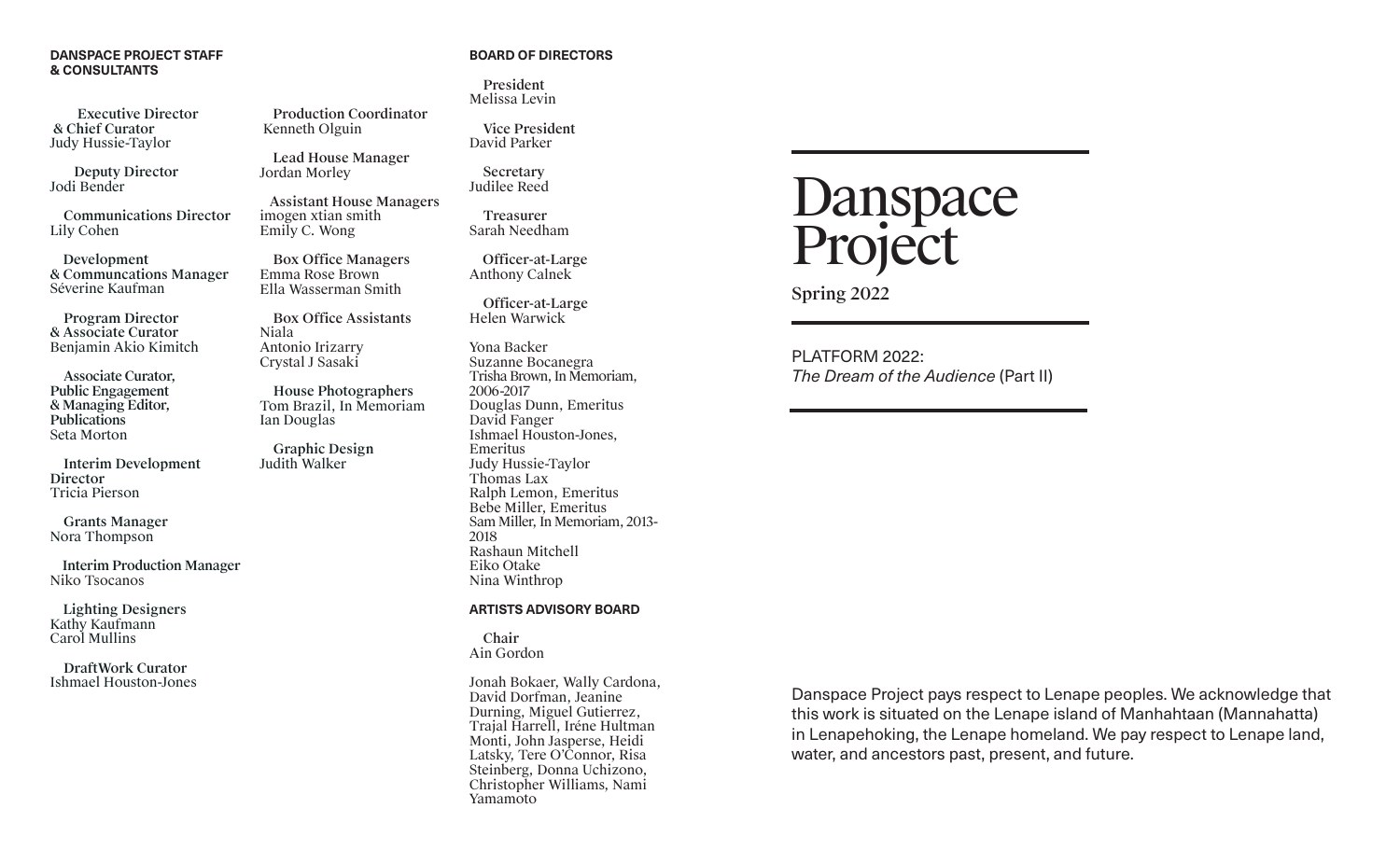### **MISSION & HISTORY**

Danspace Project presents new work in dance, supports a diverse range of choreographers in developing their work, encourages experimentation, and connects artists to audiences.

For over 45 years, Danspace Project has supported a vital community of contemporary dance artists in an environment unlike any other in the United States. Located in the historic St. Mark's Church inthe-Bowery, Danspace shares its facility with the Church, The Poetry Project, and New York Theatre Ballet. Danspace Project's Commissioning Initiative has commissioned over 570 new works since its inception in 1994.

Danspace Project provides context for audiences and increased support for artists. Our public programs (including Danspace Presents, Platforms, Food for Thought, DraftWork), Commissioning Initiative, residencies, guest artist curators, and contextualizing activities and materials are core components of CW² offering a responsive framework for artists' works. Since 2010, we have produced fourteen Platforms, published fourteen print catalogues and five e-books, launched the Conversations Without Walls discussion series, and explored models for public discourse and residencies.

### **THANKS TO OUR FUNDERS**

Danspace Project gratefully acknowledges the private support of the Association of Performing Arts Presenters ArtsForward Program; Bloomberg Philanthropies; The Joseph and Joan Cullman Foundation for the Arts; The Barbara Bell Cumming Charitable Trust; The Gladys Krieble Delmas Foundation; Doris Duke Charitable Foundation; Howard Gilman Foundation; The Harkness Foundation for Dance; Marta Heflin Foundation; Jerome Foundation; Lambent Foundation Fund of the Tides Foundation; the Mellon Foundation; Mertz Gilmore Foundation; New England Foundation for the Arts' National Dance Project (made possible with funding from the Doris Duke Charitable Foundation and the Mellon Foundation); The New York Community Trust; The Robert Rauschenberg Foundation; The Jerome Robbins Foundation; the James E. Robison Foundation: The Fan Fox & Leslie R. Samuels Foundation, Inc.; The Shubert Foundation; and the Henry Luce Foundation, the Teiger Foundation, and Willem de Kooning Foundation, through the Coalition of Small Arts.

Danspace Project programs are made possible in part through public funds from the National Endowment for the Arts; the New York State Council on the Arts with the support of the Office of the Governor and the New York State Legislature; the NYS DanceForce (a partnership program of the New York State Council on the Arts with the support of the Office of the Governor and the New York State Legislature); the New York City Department of Cultural Affairs, in partnership with the City Council; and the Shuttered Venue

Operators Grant (established by the Economic Aid to Hard-Hit Small Businesses, Nonprofits, and Venues Act, amended by the American Rescue Plan Act, and administered by SBA's Office of Disaster Assistance).

Danspace Project extends special thanks to City Council members including Cultural Affairs Committee Chair Chi Ossé and Speaker Adrienne E. Adams; New York State Senator Brad Hoylman. and State Assembly Member Deborah J. Glick for their advocacy and support; as well as gratitude for Senator Charles E. Schumer's visionary leadership of the Shuttered Venue Operators Grant program.

Danspace Project is incredibly grateful for the support of individuals, including Donors and Members at every level, as well as its 2021-2022 Leadership Circle (as of 4/25/22): Jody & John Arnhold, Barbara Bertozzi Castelli, Terry Creach, Vallejo Gantner, Carol LeWitt, Frances Milberg, Edward Miller, Ellen & George Needham, Jana Reed, Sara Rudner, Martha Sherman, Linda Stein, Christina Sterner & Steve Poses, David Thompson & Ginger Chapman, David & Monica Zwirner.

Danspace Project receives additional support from Moody's Foundation and The William Penn Foundation through matching gift programs.

Special thanks to the following supporters for their generosity in many forms throughout the years: Elise Bernhardt and fleur elise bkln, the Joseph S. and Diane H. Steinberg Charitable Trust, Ozone Design, and Ugly Duckling Presse.

|  |  |  |  |  | <b>NVC Cultural</b> Amyosk Council on NATIONAL SARTS CONSULTING TO UNDER THE COUNDATION SOLUTION CONTINUES LAMBENT |  |  |  | $\mathbb{D}$ |
|--|--|--|--|--|--------------------------------------------------------------------------------------------------------------------|--|--|--|--------------|
|--|--|--|--|--|--------------------------------------------------------------------------------------------------------------------|--|--|--|--------------|

### **DANSPACE PROJECT GRATEFULLY ACKNOWLEDGES THE FOLLOWING INDIVIDUALS**

#### **Leadership Circle**

Jody & John Arnhold, Barbara Bertozzi Castelli, Terry Creach, Vallejo Gantner, Carol LeWitt, Frances Milberg, Edward Miller, Ellen & George Needham, Jana Reed, Sara Rudner, Martha Sherman, Linda Stein, Christina Sterner & Steve Poses, David Thompson & Ginger Chapman, David & Monica Zwirner

Joe Melillo

**\$5,000+** Jody & John Arnhold Yona Backer Barbara Bertozzi Castelli Anthony Calnek Michelle Coffey Diana DiMenna David L. Fanger & Martin Wechsler Becky Goldring Colleen Keegan David Parker Judilee Reed Pat Steir Sharon Ullman Helen & Peter **Warwick** Nina Winthrop **\$1,000+** Sarah Arison Kimberly Ayers **Shariff** Paul Bader Niki Berg Suzanne Bocanegra Julio Cabanillas Kim Chan Sara Coffey Aidan Connolly Paula Cooper Terry Creach Katie Dixon Hilary Easton Simone Forti Vallejo Gantner Olga Garay-English Allyson Green Jane Hait Pearl Huang Mara Isaacs Carol LeWitt Frances Milberg Edward Miller Rashaun Mitchell & Silas Riener Sarah Needham Ellen & George Needham Jody Oberfelder Jana Reed Sara Rudner Amy Schwartzman Mikki Shepard Linda Stein Joseph & Dianne Steinberg Christina L. Sterner & Steve Poses Ken Tabachnick & Yael Mendelstam Dr. Chui & Echo Tsang Tony Zisa David & Monica Zwirner **\$500+** Kyle Abraham Neil Barclay Moira Brennan Rob Bujan Lillian Cho Jane Comfort Rachel Cooper Jacqueline Z. Davis Kamilah Forbes Boo Froebel Kathy Halbreich Philip Himberg Elise Jaffe L.E. Phillips Family Foundation Brad Learmonth Kitty Lung Cynthia Mayeda

Laura Paul Kimberly Propeack Yancey Richardson Mark Russell Miranda Schiller David Sheingold Linda Shelton Martha Sherman C. Adair Smith Crispy Soloperto Annaliese Soros Allan Sperling Elizabeth Streb Erica Sweany Kay Takeda David Thompson & Ginger Chapman Elise Thoron Kay Turner Lucy Vasserman Lisa Yancey Carol Bryce-Buchanan Jawole Willa Jo Zollar **\$250+** Craig Bossi Madeline Brine Linda G Bryant Amy Cassello Jennifer Cook Robert Flynt Robert Henderson Alberto Ibargüen Holly Jaycox Cristina King Miranda Robert Knowles Donald & Christine Kursch William Lynch Esther McGowan Kristy Santimyer Alessandra Nicifero Derek Sands Michael Stone-Richards Sixto Wagan Janet Wong Paul Young **\$100+** Roslyn Biskin Philip Bither Jen Brogle Barbara Bryan Nikki Castro Peggy Cheng & Christopher Morrow Ping Chong Jean Cook Peter Cramer Nancy Dalva Dan Delany Toni Dorfman DD Dorvillier **Griffiths** Thomas Dunn Douglas Dunn Cathy Edwards Alvin Eng Donna Faye

Melita

Seymour Miller Andrea Newman Carrie Schneider David Thomson Debra Wimpfheimer Nora Chavooshian Barbara Clausen Donna Costello Gail Donnenfeld Elizabeth Doud Susan Dowling-Peter Eisenhauer Burchfield Molissa Fenley Laura Flanders Robert Flynt Zoe Fortin Michal Ginach Todd Gray Jane Hait Abby Harris Holmes Cynthia Hedstrom Christopher Hibma Stephen Hoffman Sarah Hooker Daonne Huff Irene Hultman Monti Judy Hussie-Taylor & Steven Taylor Beatrice Johnson Ethan Kaufman Sean Kennedy Jennifer Kessler Katinka Kleijn Young Jean Lee Zoe Leonard Stefani Mar Susan Marshall Susan Matthews Daniel Mauk Brian McCormick Bebe Miller Anne B. Miller Elisabeth Motley Claudia Norman Christian Nyampeta Tere O'Connor Susan Osberg Zeena Parkins Annie-B Parson Janika Patrik Tricia Pierson Marianne Pohle Seemin Qayum Liz & Kirk Radke Ann Reynolds Amanda Ringger Christopher Rodman

Andrea Salvatore George Emilio Sanchez Davison Scandrett Elizabeth Schwartz Diego Segalini Vicky Shick Sarah Skaggs Amber Sloan Janet Stapleton Elizabeth Takeda Kimi Takesue Sally Tallant Linnaea Tillett Richard Tsao Laurie Uprichard Aynsley Vandenbroucke Bethany Wall Eleanor Wallace Marýa Wethers Vanessa Whang Mabel Wilson Andrew Wollowitz James Wright Elizabeth Zimmer As of 4/25/22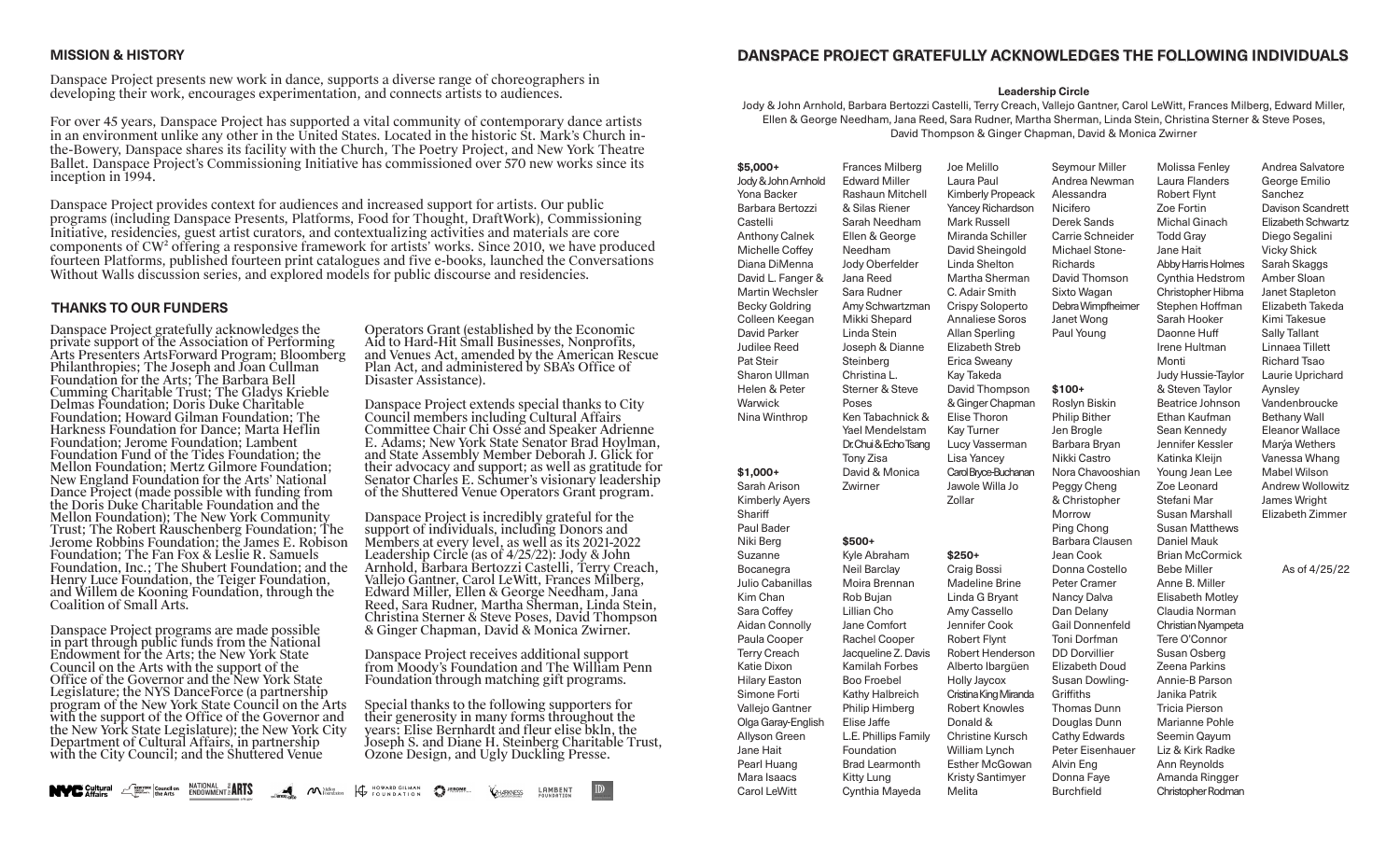Danspace Project Performances and Events Spring 2022

**featuring PLATFORM 2022: The Dream of the Audience (Part II)**

**April 23 | 12-1:30pm (ET) via Zoom** Conversations Without Walls: *The Dream of the Artist*

**April 28-29 | 4-8pm & April 30 | 2-6pm** Rashaun Mitchell + Silas Riener *RETROFIT: a new age*

**May 12-14 | 8pm** Ogemdi Ude *I know exactly what you mean*

**May 26-28 | 3pm** iele paloumpis *In place of catastrophe, a clear night sky*

**June 4 | 12-3pm** Conversations Without Walls: *The Dream of the Audience*

## **June 9-11 | 7:30pm** mayfield brooks *Sensoria: An Opera Strange*

**Tickets** \$25 General Admission (unless otherwise noted)

\$15 Wheelchair Accessible \$15 Early Bird Tickets (limited supply)

**Danspace Member Pricing:** \$10 Solo and Annual Patron Members Tickets FREE Platform Season Pass for Catalysts and Leadership Circle

**Other Discount Tickets:** \$20 Student / Senior (with ID) \$10 Child (12 years and younger)

**BUY TICKETS NOW** Visit danspaceproject.org or via telephone (through OvationTix/TheaterMania) at (866)- 811-4111.

**BECOME A MEMBER!** Danspace Project members get exclusive benefits and experience a vital part of New York City's dance community. Support the presentation of innovative new dance, get great deals on tickets, and much more! Join at danspaceproject.org/support

### **VISIT US!**

Danspace Project is located inside the historic St. Mark's Church in-the-Bowery at 131 East 10th Street (at 2nd Avenue) in New York City's East Village.

danspaceproject.org | **Phone:** (212) 674-8112 **Email:** info@danspaceproject.org

# **Danspace Project Presents PLATFORM 2022:** *The Dream of the Audience* **(Part II)**

# **mayfield brooks** *Sensoria: An Opera Strange*

**Thursday, June 9, sunset Friday, June 10, sunset Saturday, June 11, sunset**

Choreography/Direction by: mayfield brooks

Performed by: mayfield books with Yusa Jacobo, and Julienne Rencher, Gabriel Torta, and Indira Suganda (1965-2009)

Performer/Audio Describer: Roger Q. Mason

Composer: Anya Yermakova

Pianist: Patric Maguire

Stage Manager: Mars Neri

Dramaturg/Production Assistant: duskin drum

Set Designer: Caedron Burchfield

Sound Designer: James Kogan

Lighting Designer: Carol Mullins

Filmographers: Suz Murray Sadler and Chagua Camacho-Olguin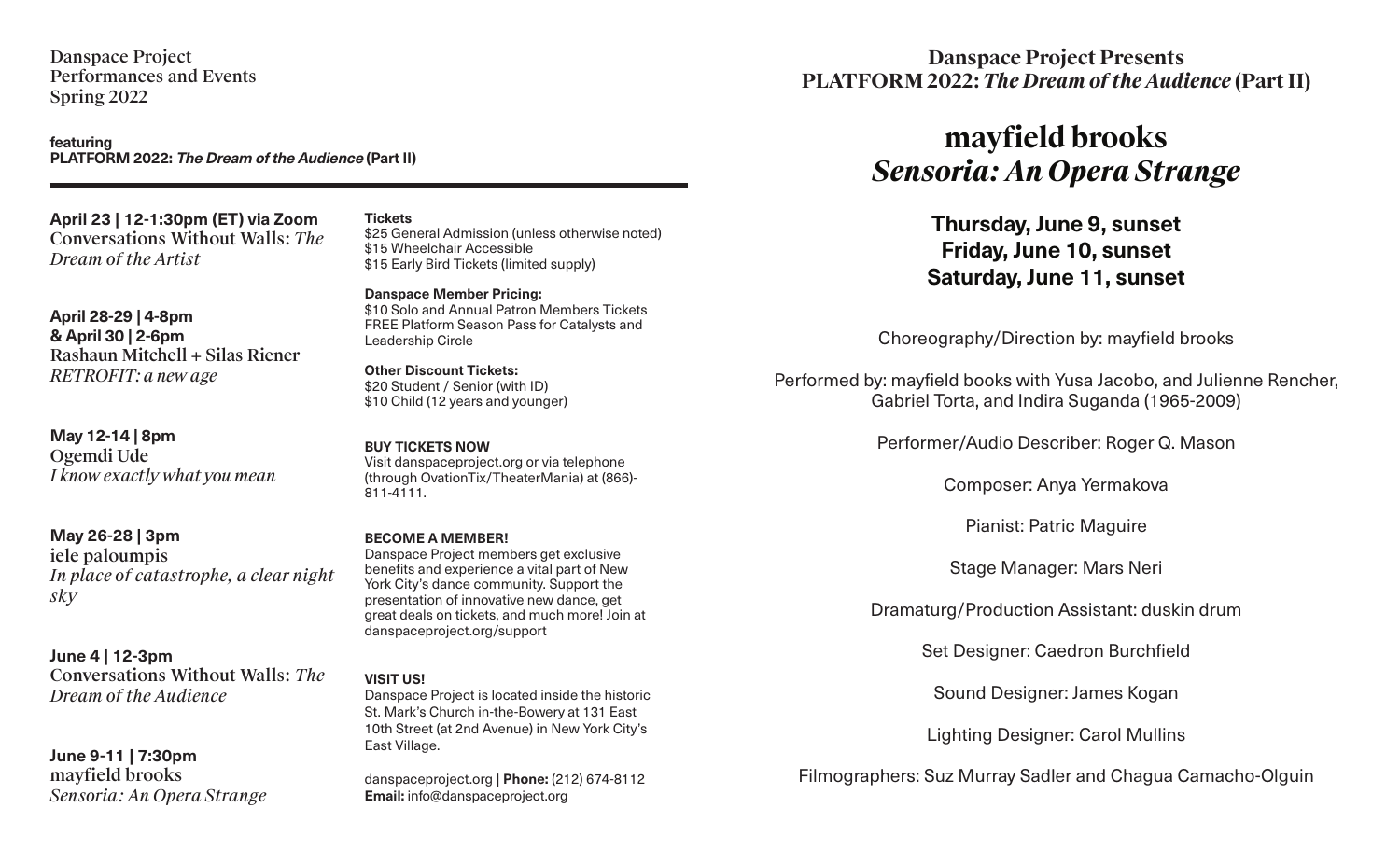**mayfield brooks** (they/them) improvises while black and is based in Lenapehoking, the homeland of the Lenape people also known as Brooklyn, New York. brooks is a movementbased performance artist, vocalist, urban farmer, writer, and wanderer. They are on the faculty at Movement Research NYC and the 2021 recipient of the biennial Merce Cunningham Award from the Foundation for Contemporary Arts. brooks' dance film, *Whale Fall* was nominated for a 2021 Bessie Award and they will be a 2022-23 Hodder Fellow at Princeton University this year. brooks is an international teacher and performer whose entire body of work arises from their life/art/movement practice, Improvising While Black or IWB–an investigation into the decomposed matter of Black life.

**Caedron Burchfield** is an artist and craftsman living and working in Brooklyn, NY. Originally from Nevada, he is inspired by desert mysticism, sacred geometry, and the power of signs and symbols. He combines these elements in his work to evoke a visionary understanding of the universe and our place in it.

**duskin drum** (http://undeveloping. info) was made by and by the forest and the sea and the people. Born on a small-forested island in the Salish Sea, he is a sailor, woodsman, ecological philosopher, anthropologist, educator, and artist. Through creative practices and ethnography of infrastructure, technology, and environmental justice,

duskin studies substantive ecological relations between human and nonhumans both compose bodies and material culture, and shape ethical norms and jurisprudence. For 20 years, duskin has made art around the world including street performance, serigraphy, ecological sculpture, live art, and theater. In 2017, he earned a doctorate from University of California, Davis in Performance Studies with specializations in Native American Studies, Science and Technology Studies.

**Yusa Jacobo** (she / they), br 1992. Yusa is a latinoamerican multidisciplinary artist and researcher who explores between movement, clay, and poetry– understanding the body as the core and matrix of these processes. They studied Contemporary dance and Contact Improvisation at the Nacional University of Arts (UNA) in Buenos Aires. Yusa performed in several dance plays with "Intra Nos'' being her favorite one. She was part of the Las Orillas creation residency with Kenya Amado, a visual artist, exploring the relation between clay and body. Currently they are part of the dance residence program in Oberlin College/CI@50 Critical Mass.

**James Kogan** is an audio engineer and an aspiring roving-recordist-at-large. He loves the sounds of the natural and built environment, and is fortunate enough to work with microphones and speakers to facilitate communion and joy around the power of sound. He can be found at places like the Abrons Art Center, MoMA PS1, Asia Society, the Morgan Library,

and wherever there is a good recording to be made. When he is not working, he can be found playing Slavic doom metal with his band Zelenaya, on the bass with Slavic-folk crossover outfit Medukha, respectfully studying the Kaba Gaida, and singing with Ukrainian Village Voices.

**Roger Q. Mason** (they/them) is an awardwinning writer, performer and thought leader. They were recently dubbed by the Brooklyn Rail as "quickly becoming one of the most significant playwrights of the decade." Mason's work has been seen on Broadway (Circle in the Square Reading Series); Off and Off-Off-Broadway, regionally, and digitally. They are a proud member of Page 73's Interstate 73 Writers Group, Primary Stages Writing Cohort, and the Dramatists Guild. So honored to be improvising while black with mayfield brooks. Instagram: @rogerq.mason

**Carol Mullins** first designed lighting for Danspace in 1978 for Andy deGroat. She's been a resident Lighting Designer here for 40 years. She's designed at many venues here and abroad with Douglas Dunn, Steve Paxton, Vicky Shick and many others. She's received 3 Bessies (New York Dance and Performance Awards) and one OBIE for her lighting.

**Patric Nininahazwe Clive Carl Maguire**  was born in Burundi. Patric lives with his mother, father, and big sister in Crown Heights, Brooklyn. He Loves to play piano, rock climb and fish. He tolerates homeschooling, and is looking forward

to an adventurous summer.

**Mars Neri** (they/them) is an artist and stage manager dedicated to supporting those who want to tell their personal stories and creating community through social justice oriented art. Most of their work is with the Fordham Theatre program, but they've also done work with Signature Theatre DC, the Song Collective, Leviathan Lab, and worked on the Gentleman's Guide to Love and Murder Abridged fundraiser for Stop AAPI Hate. They're devoted to doing work that brings unheard voices and untold stories to light.

**Chagua Camacho-Olguin** is a Ph.D candidate that finds passion to ensure the well being of children. Returning back to a childhood craft in filmmaking!

**Julienne Rachelle Rencher**, affectionately called Jules, currently resides in New Orleans, LA where she lives in devotion to the practice of her traveling embodiment "Julie's Jook Joint; Dance Hall and Apothecary Kitchen." Julienne is an adventurer, student, teacher and aspiring root worker who is beyond grateful to share this space in ancestral reverence with The Whales, mayfield brooks and her own divine ancestors of light and wisdom.

**Suz Murray Sadler** is a Brooklyn based video artist and filmmaker. Their focus is building non-hierarchical film sets and finding more ethical and sustainable ways to make films and video art. Suz Murray's recent work includes: Director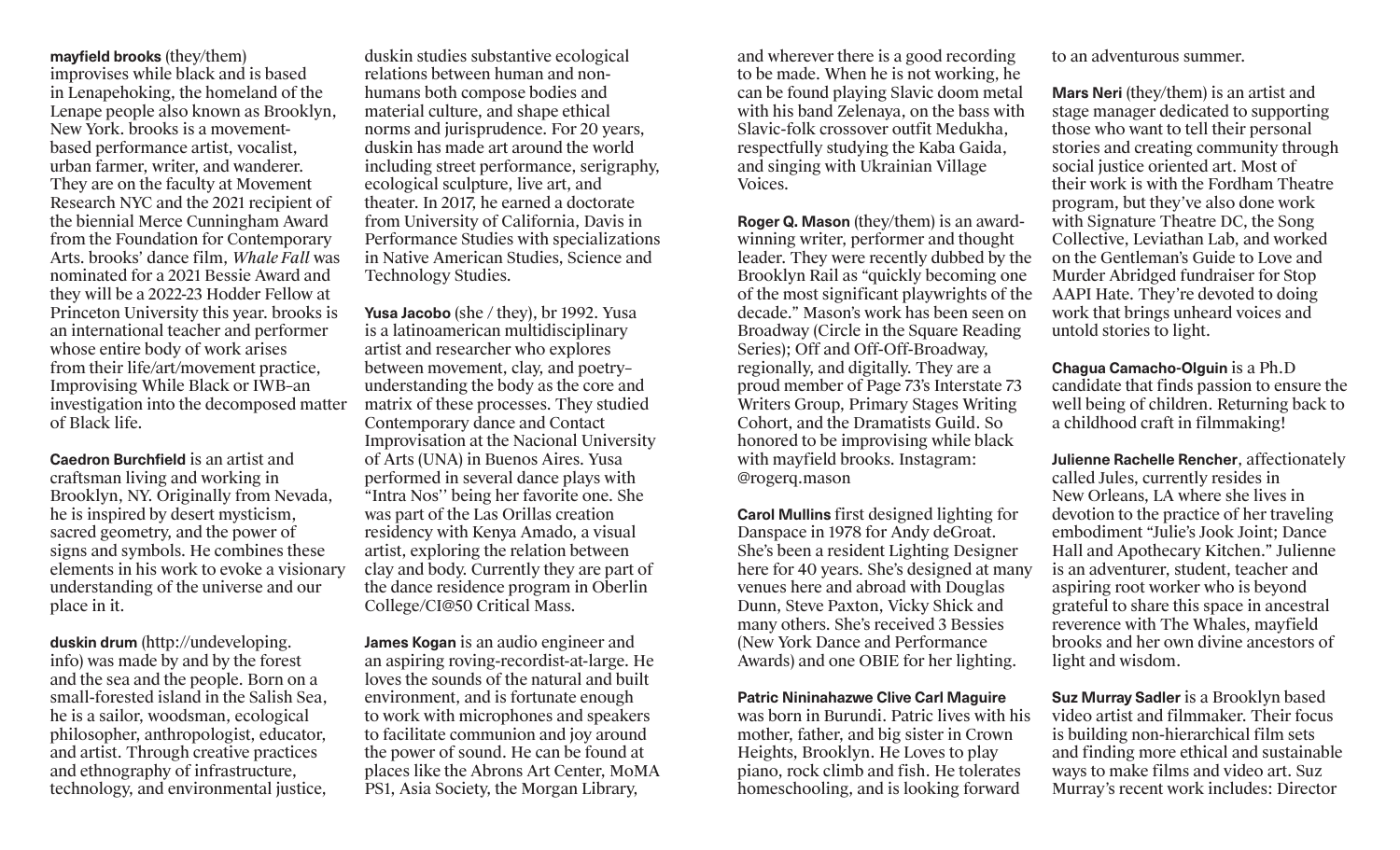for *Infinite Loop Visual Mixtape* by Lou Tides (releasing July 2022), Director of Photography for *The Missing Fruit* by Roderick George (Sadler's Wells Digital Stage 2022), Director of Photography for *Whale Fall* by mayfield brooks (Abrons Arts Center 2021), and Director for *Sense of Touching Live* by Lou Tides (2022).

**Indira Suganda** was born in Amsterdam, but when she was about 18 months old, her parents moved to Hamburg, Germany. She spoke Indonesian first, since that was used at home, but soon she learned to speak German by visiting the neighbors. When she was about 5 years, Indira and her parents visited Bali. She was very fascinated with Balinese dances and even tried to mimic the dancers. This experience led to a lifelong interest in Indonesian dance and other dance forms. In October 1981, Indira's parents moved to Queens NY. After graduating from Hunter College, she went to live in California where she graduated with a Masters Degree from San Francisco State Univer Indira and mayfield met in 1997 in San Francisco and their worlds collided through dance. They became creative collaborators and towards the end of Indira's life, mayfield became her primary caretaker. Indira died due AIDS-related causes. As a result, one of mayfield's goals as an artist is to create an archive of Indira's creative work that includes dance, art and photography and elevate the work of HIV positive femmes of color. Indira was a vibrant artist, activist, political radical, and fierce dancer/choreographer whose life and work will never be forgotten. (Part of this

bio was written by Indira's mother, Irene Suganda)

**Gabriel Torta** was born in Buenos Aires, Argentina in 1984. Since he was introduced to Contact Improvisation he has enjoyed having experiences at CI jams and festivals in different countries of South America, harvesting questions and reflecting about connection, physics, love, challenges, spirals, possibilities, community, desire. Currently he is part of the Contact Improvisation residency at Oberlin College.

**Anya Yermakova** is a multi-disciplinary artist and a scholar, who works with proto-rhythms and underwater sounds to enliven the possibility for nonbinary, dynamic worlds beneath// above the forceful binarism in the human world today. Her creative practice engages musical composition, field+hydrophone recordings, archival traces, and movement research, with particular inspiration from her ongoing collaboration with the Ocean Memory Project. She has taught at Harvard University and at Oberlin College; has held artist residencies at Djerassi (CA), UCross (WY) and Snape Malting (UK), and will be based in Washington University in St Louis in the coming year. (anyayermakova.com)

## **A note from mayfield**

Lately I've been feeling extremely vulnerable with so much turmoil in the world. I acknowledge the recent spate of shootings, ongoing wars and the Black lives that were lost in the Buffalo tragedy of May 14th, 2022 that occured while I was working on this project. I humbly accept that my tears can water love that comes after loss. I surrender to these watery-eyed cycles and seasons of my life, sometimes with confusion, but also with gratitude. I am a farmer, aspiring sailor (anybody got a sailboat?), and a fighter for social justice. After the George Floyd uprisings in 2020, I decomposed the grief I felt as part of my creative process by making the film \**Whale Fall*.

*Sensoria: An Opera Strange* continues my whale fall research, continues to decompose the grief & rage I feel from dealing with anti-black violence, and continues to explore the auditory resonance of whales and wails. This time we get to be together in person. *Sensoria: An Opera Strange* is the second installment in a three-part *Whale Fall*  Performance Cycle. The question I am asking in this work is: Who am I feeding?

Thank you for listening, xo ~mayfield

\*A whale fall is a scientific term that describes the process of a whale's decomposition when it dies and falls

to the ocean floor and feeds hundreds of deep sea creatures–creating new ecosystems in its wake.

This performance is dedicated to my beloved dance partner Indira Chandrawti Suganda, Nov 6, 1965 – Dec 23, 2009.

### **Thanks and Acknowledgements**

George and Jo Ann Brooks, Ann Cooper Albright, Lilliana Kane, Lindsay King-Hall, Mlondi Zondi, Gia Kourlas, Groundworks Residency, Cape Cod Modern House Trust Residency and all of the folks who donated reparations to *Sensoria: An Opera Strange.* I give special thanks to earth, water, fire, sky and my whale kin.

# **Funding and support for Sensoria: An Opera Strange**

*Sensoria: An Opera Strange* was commissioned and premiered by Danspace Project, as part of Platform 2022: *The Dream of the Audience* (Part II). This work was made possible, in part, through a Movement Research Residency, funded by the Scherman Foundation's Katharine S. and Axel G. Rosin Fund.